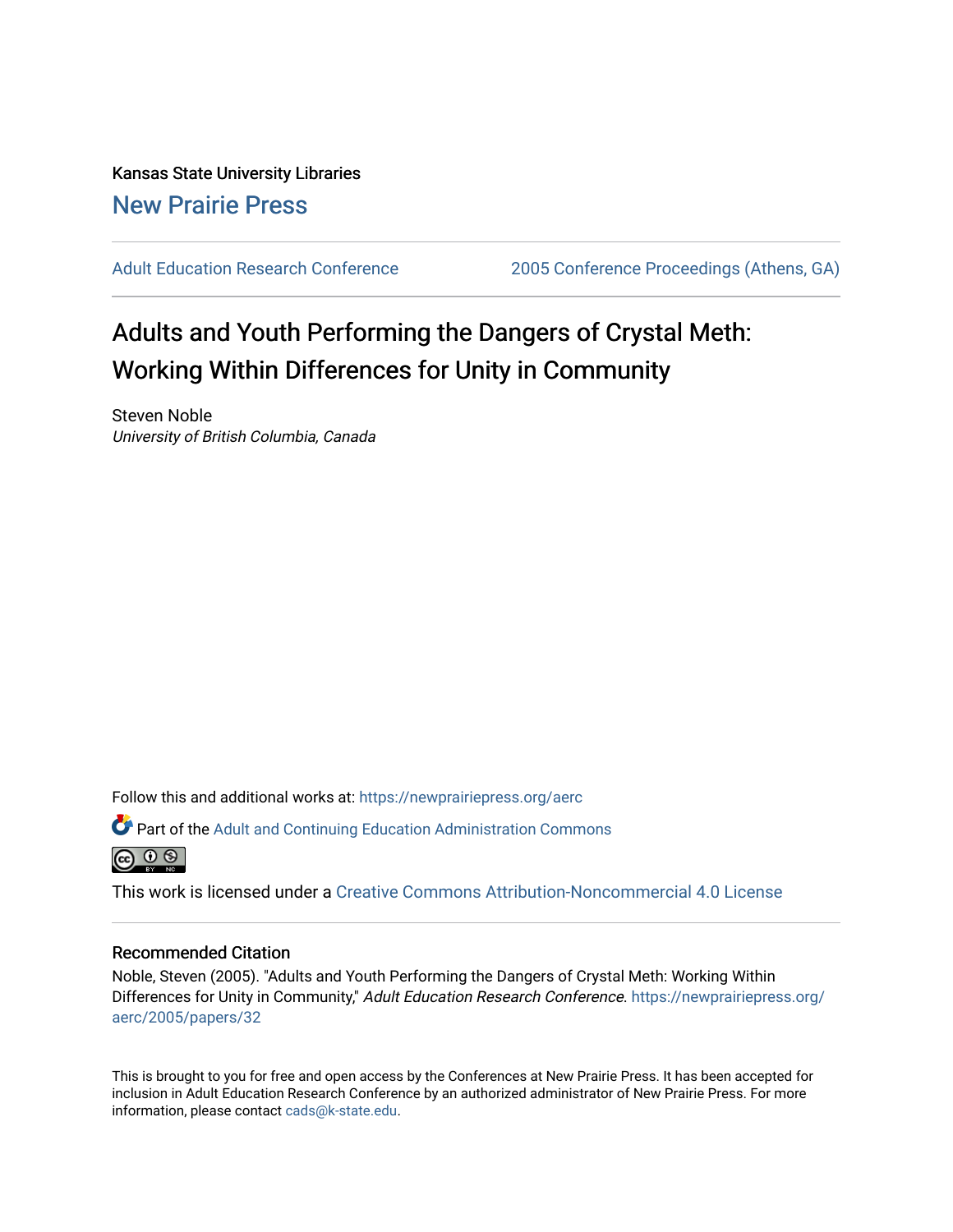# **Adults and Youth Performing the Dangers of Crystal Meth: Working Within Differences for Unity in Community**

Steven Noble University of British Columbia, Canada

**Abstract:** *This paper explores the process of performative inquiry alongside Pratt's focus upon content within his teaching conceptions. Also, the inclusion of working across differences of youth and mental disorder as a means to bring unity to the broader community is examined.* 

#### **Introduction**

The focus for this rurally based study is to conceptualize teaching as found within performative inquiry and performed adult education while embracing group differences (knowledge, social location, ethnicity, gender, age, mental ability). This paper draws upon the work of Pratt's teaching perspectives. Through performance, the work endeavors to create a synergistic and more unified community sense. The project evolves in response to a pressing local need: addressing the influx of crystal meth, other drug taking, and youth at-risk activities within local middle and high schools. This study contributes by reminding that adult education is located within more immediate, existential, embodied, and performed realities. Also, through this research a concept of performativity is used as a teaching methodology within other adult education settings.

#### The Context

Following an initial round of creating popular theatre (*Shaken: Not Disturbed…with a twist!*) within the local context of Duncan, British Columbia the initial cast determines the next community need they want to performatively address. The group remains comprised of 12 adults living with mental disorders (most are multiply diagnosed). Their raising the community's awareness about mental disorder is a success. But what community performative inquiry/teaching can they do next?

The answer comes from within the group itself. A few of the members describe how their entry into the mental health system has come as a result of their drug-taking in high school and in their young adulthood. What if we examine what is going on among youth today. In order to examine youth realities we mark out the landscape of our project. The Cowichan Valley on southern Vancover Island in BC has 4 high schools and 8 middle schools, all within rural regions. The town of 3,900 is sandwiched between two larger centers: the provincial capital, Victoria (pop. 300,000) to the south and Nanaimo (pop. 75,000) to the north. The surrounding location is struggling economically because of declining fortunes in lumber, mining, fishing, and farming, with most work coming from low-wage retail, and hospitality/tourism jobs. Poverty is a widespread reality. There is a much higher than provincial average reliance upon social assistance. Domestic strife (spousal abuse, separation, divorce, alcohol abuse) is above the provincial average (Stats Canada, 2003). As it turns out the conditions for widespread drug use, in particular the cheap hit and high of crystal meth, has easy access here.

Marginalization, based upon disability and poverty, is a constant that the group works with and through in order to create the recent production. Most are unemployed, many rely upon disability payments of about \$700 a month to live. Youth fare better in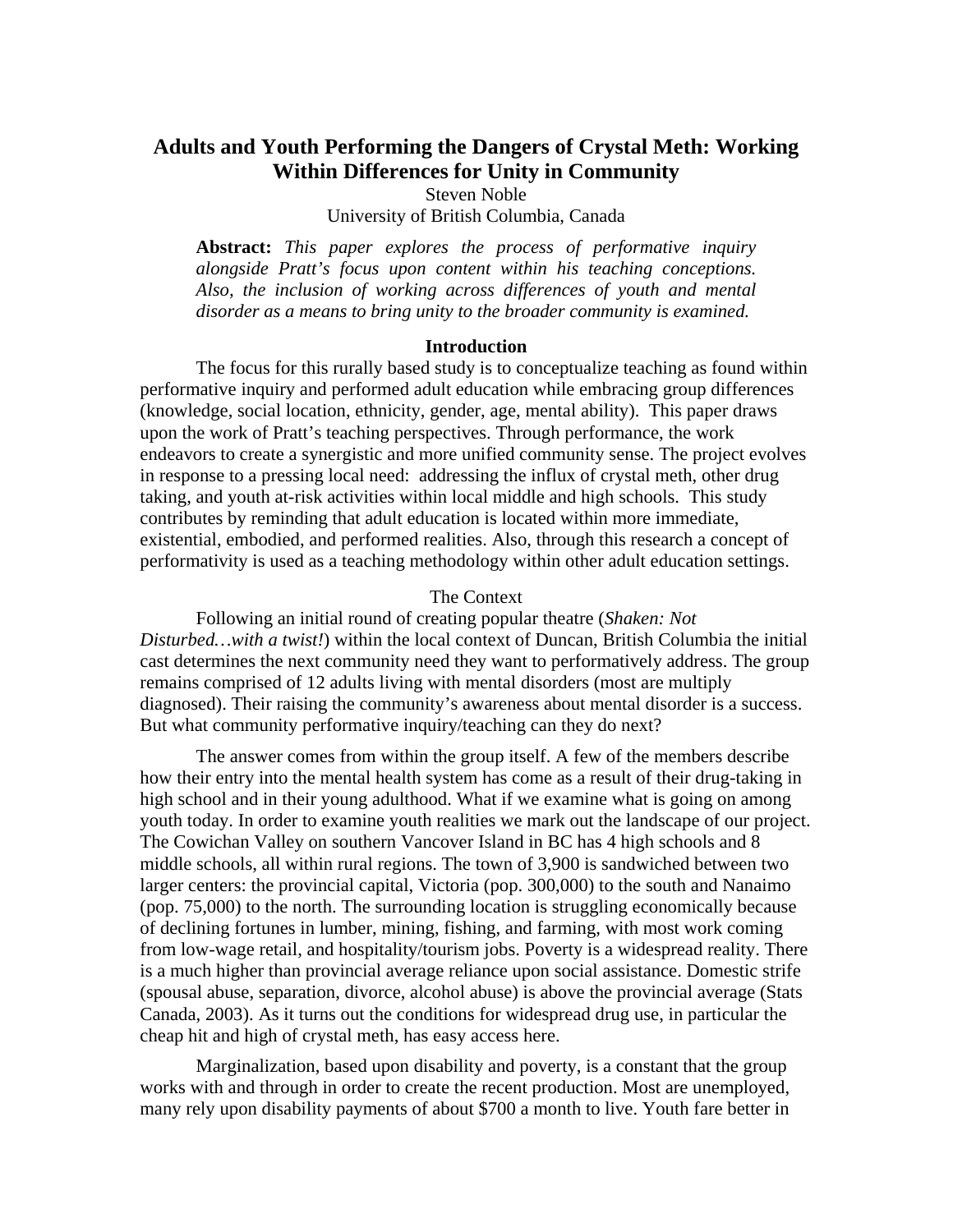the cast, but only slightly. A scarce few are doing well because of a more together home life. As the adults in the group work, there are medication changes, shifts in diagnoses, the intensity of feeling life with a mental disorder, and the constant experience of physical illness and fatigue. "*This is important work*," the group states often. "*We want to warn the town that crystal meth is here….it is taking away the life and lives of people*…. *We have to keep going."* Money is found, donations are sought, and the work continues.

Because the cast is exploring youth behaviour, the decision is made by the group to invite several youth to be part of the ensemble. The resultant show, *Crystal Diagnosis*, has a cast of 13 with participants (6 youth, 5 living with mental disorder and a counselor and the facilitator) and ranging from 15 years to 63 years. The performative inquiry, play development, and rehearsals took place in the local community center, with community shows taking place in the community centre's theatre mainspace. From the initial offering of shows, the play tours across Vancouver Island performing in front of various youth, school, addiction, church, and community groups.

#### **Research Design**

As part of the collective research efforts, cast members ventured out into the community to interview two key groups of local individuals: youth who used drugs, including crystal meth and adults who had used drugs as youth and their stories of entry into the mental health system. Two separate lists of questions were designed and used, loosely, by each interviewer. Depending on comfort level and direction stories took among interviewees, the interview schedule was variously depended upon for guidance. Also, various films were viewed to understand "popular" conceptualizations of drugs and drug taking. Movies included: *Thirteen*, *Trainspotting, Requiem For A Dream, Higher Learning,* and *Reduce Speed.* The advent of crystal meth entering the local public school system had also prompted adults from the community to come together in search of understanding the issues and problems related to drug addiction, while learning how to address the mental health concerns.

As each interview was listened to collectively, various points and themes slowly emerged and were initially discussed. There was no concern as to how to stage anything early on. That came much later back in the rehearsal hall. As part of this initial information gathering, there was also the sharing of stories by some adult cast members of their entry into the mental health system through drug taking.

Key among the efforts of the group was making sense of how to best capture what was uncovered that resonated with the existential realities of high school and middle school youth, while still relaying the much needed information about crystal meth. Above all, we did not want this to be a "don't do drugs" kind of play. Instead, we wanted to say we know you are thinking about drugs or are currently doing drugs, but that action has consequences….here is some information. The decision remains yours. With these considerations in mind, the group went back to the rehearsal hall to develop what would eventually become "a warning play."

The performative inquiry lasted 4 months of weekly meetings (each lasting three hours). The structuring of popular theatre processes ameliorates the ambiguity and chaos that often mark arts-based research. As group members became more comfortable with: a) each other; b) the process of embodied learning; c) telling stories; 4) improvisationally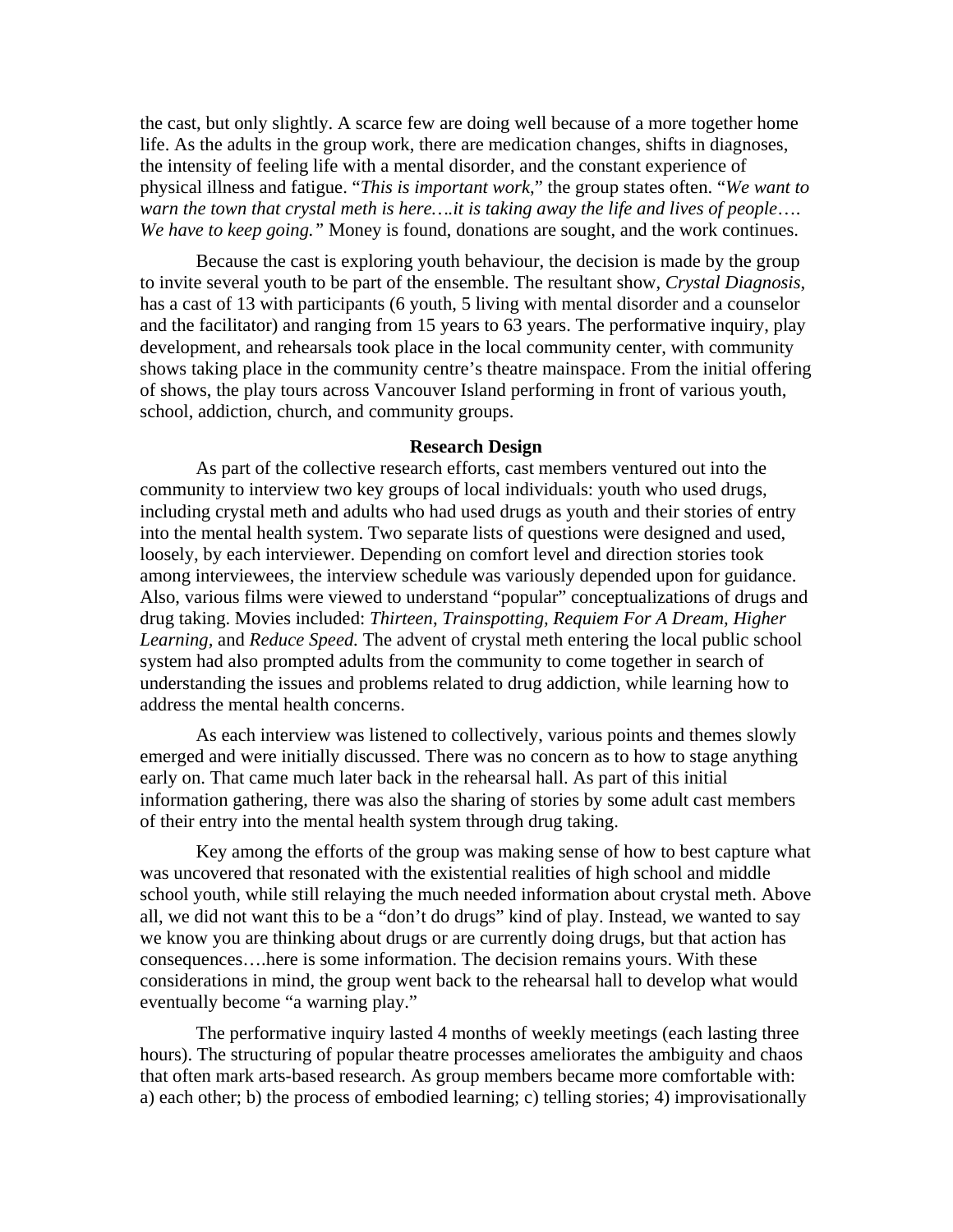developing a teaching/learning intervention using performance, and; 5) performatively teaching in front of groups (the larger community and in some instances youth peers)…deeper explorations of existential realities were achieved. Data constructions include: my reflective notes, recordings of cast dialogues, press coverage, art created, the play itself, and audience reactions/understanding.

The process comes full circle when the cast engages in dialogue with various audiences for their feedback, the sharing of stories and experiences, and deeper exploration in the topic of crystal meth use.

## *Adult/Youth in Teaching*  $\longrightarrow$  *Learning as Performative Inquiry*

Working across difference within a rural group moves the facilitator outside of his or her taken for granted world of teaching, learning, and education. The development of theatre, through performative inquiry allows for the bridging of differences through the use of bodyminds interacting. Knowledge gained is neither wholly objective nor subjective is an action that evolves through (inter)action.

I reach for Pratt's (1998) *Five Perspectives on Teaching in Adult and Higher Learning* as a prod as to what I should be mindful. Immediately I gravitated toward the *Social Reform* perspective*,* but immediately realize I am not directly foisting ideals upon the group and so I move on. I do not see that as my role. Centrally for the projects I find myself working within, and the people I enjoy working with, there are often histories of abuse, violence, oppression, identity erasure, and silence. Then I see it…. The *Nurturing*  perspective. For both youth and mentally diverse adults, living with powerlessness is common as the teens speak about adult authority figures telling them how to be, while clients of the mental health system share their own selves being constantly manipulated by medical and caregiving authorities. Initially there is some nervousness from all the participants, largely because of being strangers but also the youth are uncertain about how to work with some of the adults. In a short time, with the assistance of a variety of theatre games and exercises boundaries become broken down, familiarity with one another allows for creative, performative inquiry to begin. Central to the work is the relationships and the learning that occurs through and among bodies interacting – something Freire (1994; 1996) describes as needing to be filled with love and hope. To be a friend and facilitator. But rather than guide the group through content as Pratt suggests, I guide the cast through process. The language we use is the language from where the various members come from – language of mental disorder alongside the dialect of youth.

Our work takes place outside of institutional structures so power is one more of egalitarianism rather than hierarchy. Any person's idea is as good as any other's, including my own. Shared existence that is valued by all is quite therapeutic for some who are used to being told what they can and cannot do. Here, in this space, they do the telling as well as share in the listening. Counselling and teaching become rolled into one as facilitator. The issue is how to work with the power dynamics within the group – and avoiding the potential to further exploit and manipulate based on relationships (Giroux 1992; 1997). All of this is true as described by Pratt, but what I found also is that nurturing can reform worlds and unify community. The nurturing perspective influences how people think and interact with others and serves as a model for others as to how to be. One of Pratt's key pieces to his conceptualization is content indicating that his is a very goal-oriented approach.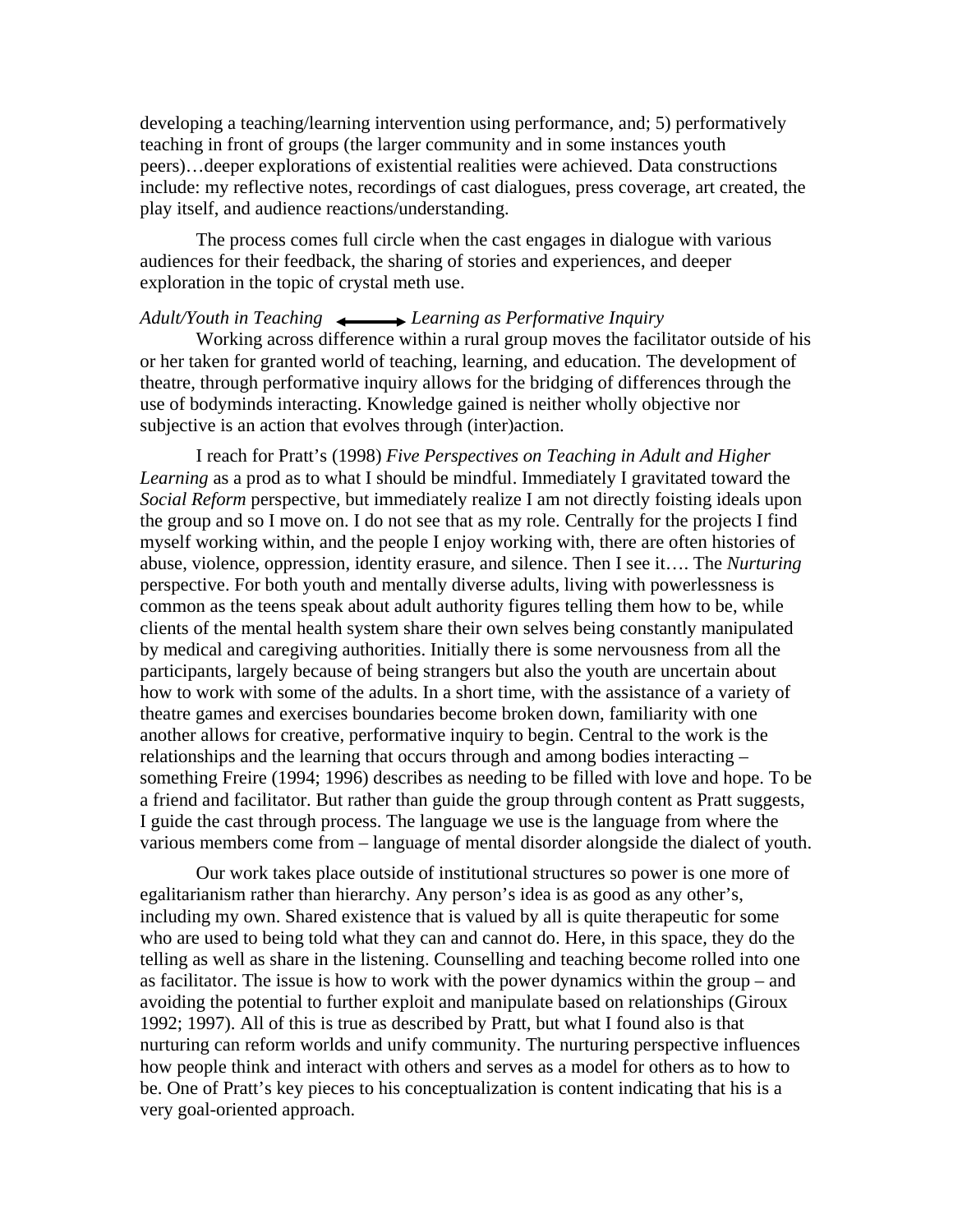Performative inquiry, a relatively new *process* to arts-based research and teaching, has come about through the work of Fels (1995; 1998), Snowber, and others. This approach involves focusing on a theme and using the collective memories and bodyminds of participants to explore existential issues and problems shared by all. Relating. Relationships. The content comes from the learners and evolves and unfolds over time. The group of learners initially play for long periods to break down inhibitions while increasing comfort with being physically, emotionally, and thoughtfully expressive. Much of the work begins very randomly. Beginning with either sharing stories or thinking on one's feet the key is to start expressing ideas through bodies. Playing with images such as through tableaux of various types the group moves from individual static images to joining depictions, to responding through sculptures until a dialogic exploration of a topic emerges through the chaos and randomness. Periodically someone yells out *WAIT!* Everything freezes. Everyone looks. Ponders. Moves to different angles. Ponders some more. *WAIT*!

A brief instant of clarity, of insight emerges…only to disappear in the quickly shifting space-moments of our interactivity. What was that? Let's dig further. So more images sparked from the AHA moment allows the group to go farther beneath surface relationships and appearances. Humanity is made up of complex interrelationships that require a constant unraveling to make clearer sense. The teasing apart are acts of knowledge, of insights in action. As new connections arise, the group begins to slowly see what needs to be included as part of the performance for the community.

"Jimmi," our musician writes his own lyrics that are accompanied by his trademark discordant music. His "research" takes the form of putting aspects of his story of drug taking into song. Several original musical pieces are created that unfold his emergent and ongoing story of drugs and mental health. Four songs are used to chronicle his story: *Funny Head; Teenaged Nightmare; Realistic; The Awakening*. The cast further makes sense of themes through a weekend painting session involving large canvases. These large (6' X 4') paintings are used as the backdrop for the audience space. Through the very physical and silent act of painting such large canvases, bodies begin to enact remembrances of emotions, memories, and past experiences so that individually characters started to take shape in the minds of cast members.

#### **Controversies**

The controversies when working in the borders between marginalized and more mainstreamed lives are several. The key ones are presented here in summary form.

- 1. Working with youth who have never engaged in drug-taking but are shown how to act as though they have experienced at it.
- 2. The school responses of, "Great show, but you've got to clean up the language." Sanitizing middle school youth's culture is in tension with getting the message out through terms/experiences to which both parents and teenagers can relate.
- 3. Dealing with the fear among a few youth as to working with specific adults with mental disorders.
- 4. Informing adults about an issue that they see as largely an urban reality rather than a rural one.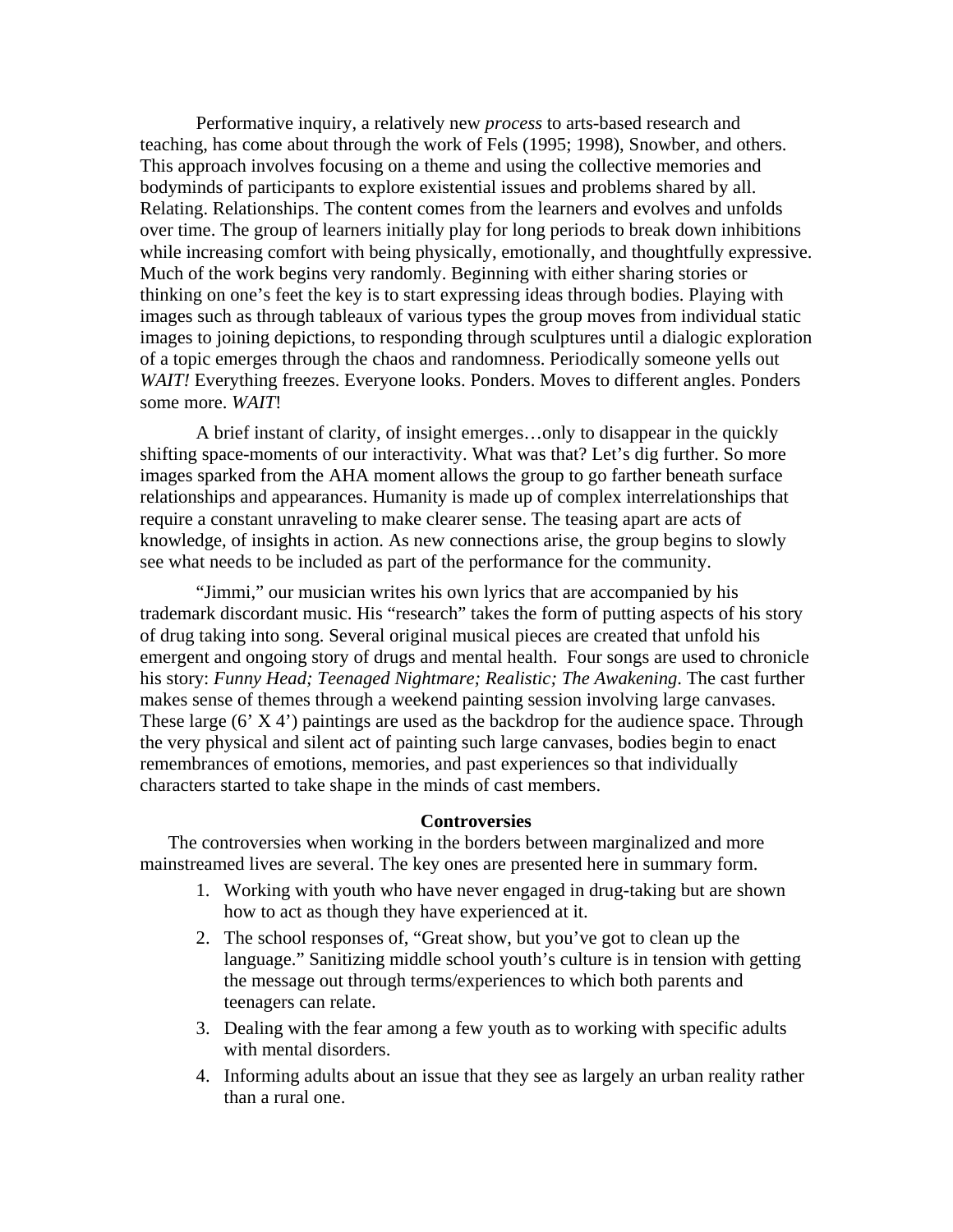**Results** 

After several months the following emerged as our (this version is highly abridged) scenography and play, or 60 minute "lesson plan" for educating community:

| <b>SCENE</b>                | <b>SCENE DESCRIPTION</b>                                                                                                |
|-----------------------------|-------------------------------------------------------------------------------------------------------------------------|
| <b>PROLOGUE</b>             | As the audience arrives there is a party in full swing on the<br>stage and with the spectators - Jimmi sings Funny Head |
| <b>JOKER INTRODUCTIONS</b>  | Narrator introduces the nature of the play, that it will be                                                             |
|                             | interactive, the source of the material, and the structure                                                              |
| <b>TEENAGE NIGHTMARE</b>    | Jimmi sings Teenaged Nightmare to set the tone; cast<br>slides off stage, revealing floor covered in glowing body       |
|                             | outlines                                                                                                                |
| <b>FAMILIES: WELL AND</b>   | Narrator discusses the breakdown in families through the                                                                |
| <b>NOT SO WELL</b>          | ritual of family portraits: tableaux of the "functional"                                                                |
|                             | family, and the dysfunctional version                                                                                   |
| <b>PEER PRESSURE</b>        | Movement piece that depicts the strata of school cliques at<br>lunchtime                                                |
| <b>JULIE EXPERIMENTING</b>  | The beginning of one year of a fictional character's life<br>from before crystal meth to 12 months later. This is a     |
|                             | stop-action narrative where the joker discusses directly                                                                |
|                             | with the audience aspects of the action being played out.                                                               |
| <b>LOSS OF FRIENDS</b>      | Second movement piece that depicts the strata of school                                                                 |
|                             | cliques- that people can move among the levels – and can                                                                |
|                             | be kicked out of the system completely as with Julie.                                                                   |
| <b>DEATH OF NORMALCY</b>    | Ritual that involves the audience that describes whenever                                                               |
|                             | someone is born into difference, s/he experiences death of<br>normalcy                                                  |
| <b>JULIE'S FLIP OUT</b>     | A vignette of Julie's flipping out on crystal meth                                                                      |
| <b>JULIE'S TWEAK</b>        | Which leads to Julie's violent tweaking                                                                                 |
| <b>JULIE'S WITHDRAWAL</b>   | And her first entry into the mental health system for                                                                   |
|                             | treatment relating to chemically induced schizophrenia<br>and addiction                                                 |
| <b>DETOX/OLD HABITS</b>     | At a group session meets up with her old drug friends and                                                               |
|                             | is triggered back into a party for "old time's sake"                                                                    |
| THE PARTY/OVERDOSE          | Her final kick at her habit leads to an overdose (we leave                                                              |
|                             | it open as to whether intentional or accidental)                                                                        |
| <b>FUNERAL FOR A FRIEND</b> | The audience becomes spectators at Julie's funeral, with                                                                |
|                             | full ritual ending with her mother's rant                                                                               |
| <b>DEBRIEF</b>              | After the play the audience and cast come back together to                                                              |
|                             | dialogue about the play, the process, and the topic, steps.                                                             |

## **Discussion and Implications for Adult Education**

Analysis is carried out by the cast as it plays with and teases out emergent themes relating to normalcy/difference, peer/parental power, self esteem and awareness, seeking community unity, understanding, and alliance, and dealing with a local social problem. The process of performatively inquiring is the result as can be seen by the performance,